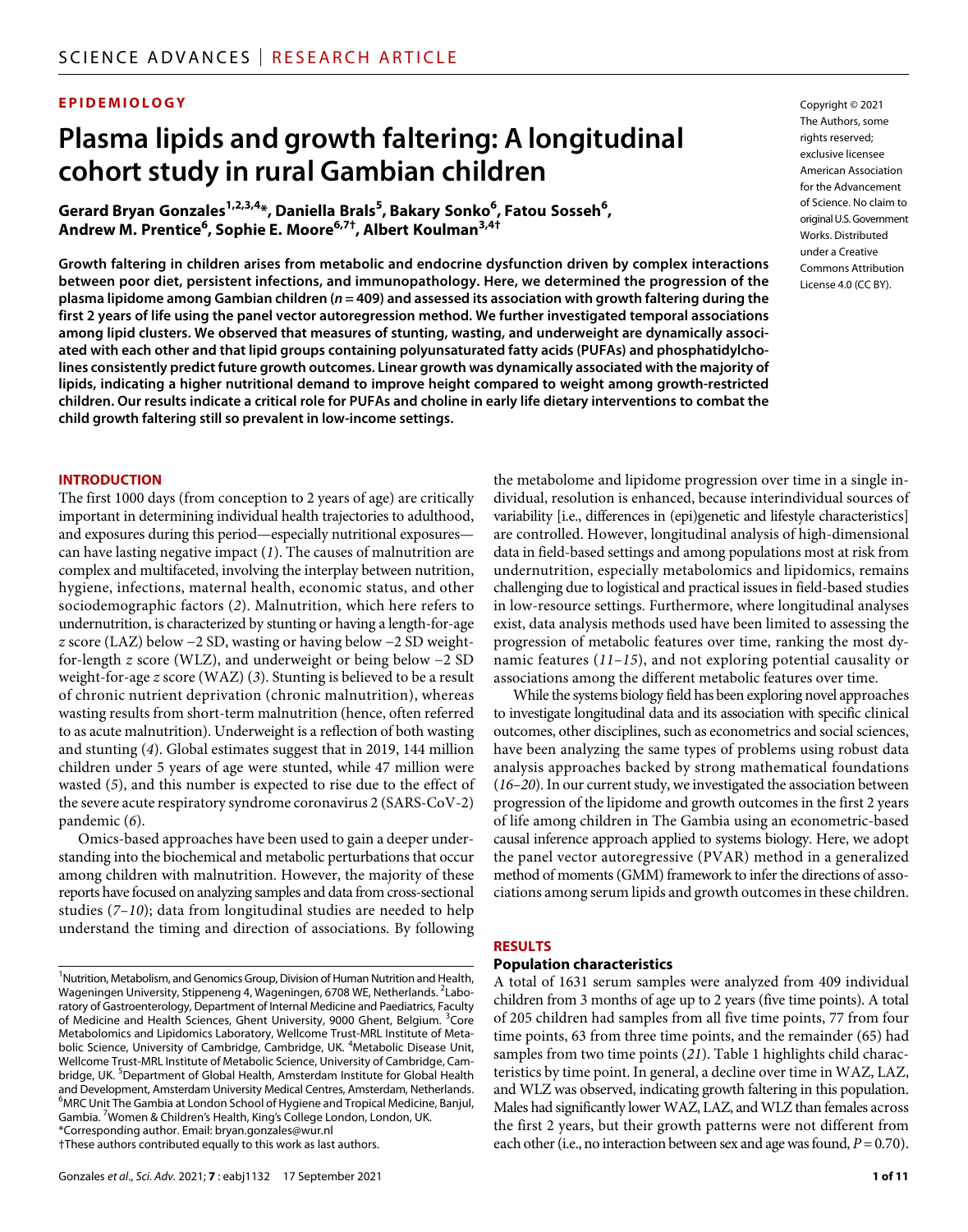|                    | Age in weeks  |               |               |               |               |                 |  |
|--------------------|---------------|---------------|---------------|---------------|---------------|-----------------|--|
|                    | 12            | 24            | 52            | 78            | 104           |                 |  |
| N                  | 298           | 327           | 323           | 345           | 338           |                 |  |
| $N$ girls $(\%)$   | 138 (46.3)    | 155 (47.4)    | 157 (48.6)    | 165 (47.8)    | 158 (46.7)    |                 |  |
| WAZ, mean $\pm$ SD | $-0.70(1.04)$ | $-0.81(1.17)$ | $-1.26(1.06)$ | $-1.28(1.06)$ | $-1.38(0.93)$ | $\beta = -0.22$ |  |
|                    |               |               |               |               |               | P < 0.001       |  |
| LAZ, mean $\pm$ SD | $-0.37(1.04)$ | $-0.46(1.03)$ | $-1.03(1.03)$ | $-1.13(1.05)$ | $-1.33(0.94)$ | $\beta = -0.28$ |  |
|                    |               |               |               |               |               | P < 0.001       |  |
| WLZ, mean $\pm$ SD | $-0.52(1.12)$ | $-0.63(1.22)$ | $-1.03(1.14)$ | $-1.01(1.07)$ | $-0.97(0.93)$ | $\beta = -0.16$ |  |
|                    |               |               |               |               |               | P < 0.001       |  |

**Table 1. Growth characteristics of 410 Gambian children in the first 2 years of life.**

\*Partial correlation ( $\beta$ ) and *P* value obtained using fixed-effects panel model analysis, i.e., by estimating the following equation:  $Y_{it} = \alpha_i + \beta T_t + \varepsilon_{it}$ , where  $Y_{it}$  is the respective growth parameter (WAZ, LAZ, or WLZ),  $a_i$  is the individual fixed effect representing unobserved time-constant characteristics of the child, and *T*<sub>t</sub> is the time-trend variable, which takes values between 1 (12 weeks) and 5 (104 weeks).

Using latent class linear mixed models, we identified subclusters within the population characterized by different growth patterns in the first 2 years of life. For LAZ, we identified three patterns of growth (Fig. 1A). Cluster 1 (32%) included children who started with low LAZ at week 12 and remained at their low LAZ over time. Cluster 2 (43%) included children with the highest LAZ at week 12, which gradually decreased over time but did not drop below −2 SD, indicating that children in this cluster were not considered stunted as classified by the World Health Organization (WHO) definition. Almost half (49.7%) of the children belonged to cluster 3, which was characterized by midlevel LAZ at week 12 and having a steep decline in LAZ toward stunting over time. By week 104, 26% (25 of 95) of those in cluster 1 were stunted, whereas this was 47% (65 of 138) in cluster 3.

For WAZ (Fig. 1B) and WLZ (Fig. 1C), two clusters were identified, but 98 and 99% of the children belonged to the second cluster for WAZ and WLZ, respectively. Three children had WAZ of −2.68 ± 1.52 at week 12 but caught up in weight by week 104 (WAZ =  $0.12 \pm 1.47$ ). In addition, the WLZ of nine children at week  $12$  (WLZ =  $-1.36 \pm 1.20$ ) had significantly increased by week  $104 (WLZ = 0.82 \pm 1.13) (P < 0.05)$ . Individualized growth patterns are shown in fig. S1.

#### **Lipidome progression in the first 2 years oflife**

The total serum lipids (sum of all individual lipids) did not significantly change in the first 2 years of life, indicating that the lipid pool is conserved during infant growth (Fig. 2A). However, serum lipid composition appeared to change over time. The serum concentration of most lipids identified (175 of 278, 63%) significantly decreased over time, whereas 17% (48 of 278) had a significant upward trend. Several lipids (55 of 278, 30%), on the other hand, were conserved during the first 2 years of life (Fig. 2B). The progression of all identified lipids with age is shown in table S1.

To reduce the number of independent variables for succeeding analyses, we identified clusters of highly correlated lipids ("modules") using weighted correlation network analysis (*22*). Lipids assigned to their respective modules potentially share similar physiological and molecular characteristics, as modules reflect functional relationships (physical and nonphysical interactions) among its members (*22*). Each module is characterized by an eigenlipid (ME*q*, where *q* denotes the module), which is a unique representation that most closely reflects

Gonzales *et al*., *Sci. Adv.* 2021; **7** : eabj1132 17 September 2021

the collective behavior of the module (*23*). This indicates that the progression of lipids in each module over time is reflected by the dynamics of the ME*q*. About 87% (241 of 287) of the lipids were clustered into 10 modules, whereas the remaining 37 (13%) lipid species were unassigned (gray module, ME5). Module assignment of all lipids is detailed in table S2. To obtain an overview of the interlipid correlations, we plotted the module correlation network (Fig. 2C), which shows that several modules are more closely correlated, creating bigger clusters of lipids as depicted on a heatmap showing hierarchical clustering (Fig. 2D).

The weighted correlation network analysis clustered lipids with very similar chemical or biological characteristics into different modules (Table 2). Most notably, triglycerides (TGs) with polyunsaturated (*n* > 5) fatty acid (PUFA) side chains (ME6) were clustered differently from shorter-chain TGs (ME11) and TG with PUFA containing fewer double bonds  $(n < 4)$ . The most abundant phosphatidylcholines (PCs) found in serum were clustered in ME9, whereas cholesterol esters and sphingomyelins were clustered in ME10. Cholesterol esters and PCs with PUFA side chains, however, were clustered in a different module (ME2). LysoPCs with saturated FA (ME7) were also clustered differently from lysoPCs with PUFA (ME8). Oxidized PCs and ether-linked PCs were clustered in ME1. Last, any lipid that did not belong to any other module was clustered in ME5. However, these lipids also shared common characteristics such that this module is composed of free FAs and FA oxidation products and their esters. Therefore, this module cannot be discounted. Each module had a characteristic progression from 12 to 104 weeks of infant age, where the biggest changes occurred between week 12 and week 24 (Fig. 2E).

#### *Lipids associated with LAZ*

Adjusting for age, we did not find any ME*q* that significantly associated with LAZ over time. However, associations did appear when age in weeks (included in the model as a time trend) was removed. This indicates that the eigenlipids were significantly associated with other factors changing through time but not with LAZ itself.

We also did not find any significant differences in the ME*q* progression over time among the three LAZ clusters, indicating that general lipid progression is similar in all the children in this population through the first 2 years of life (Fig. 3A). Multidimensional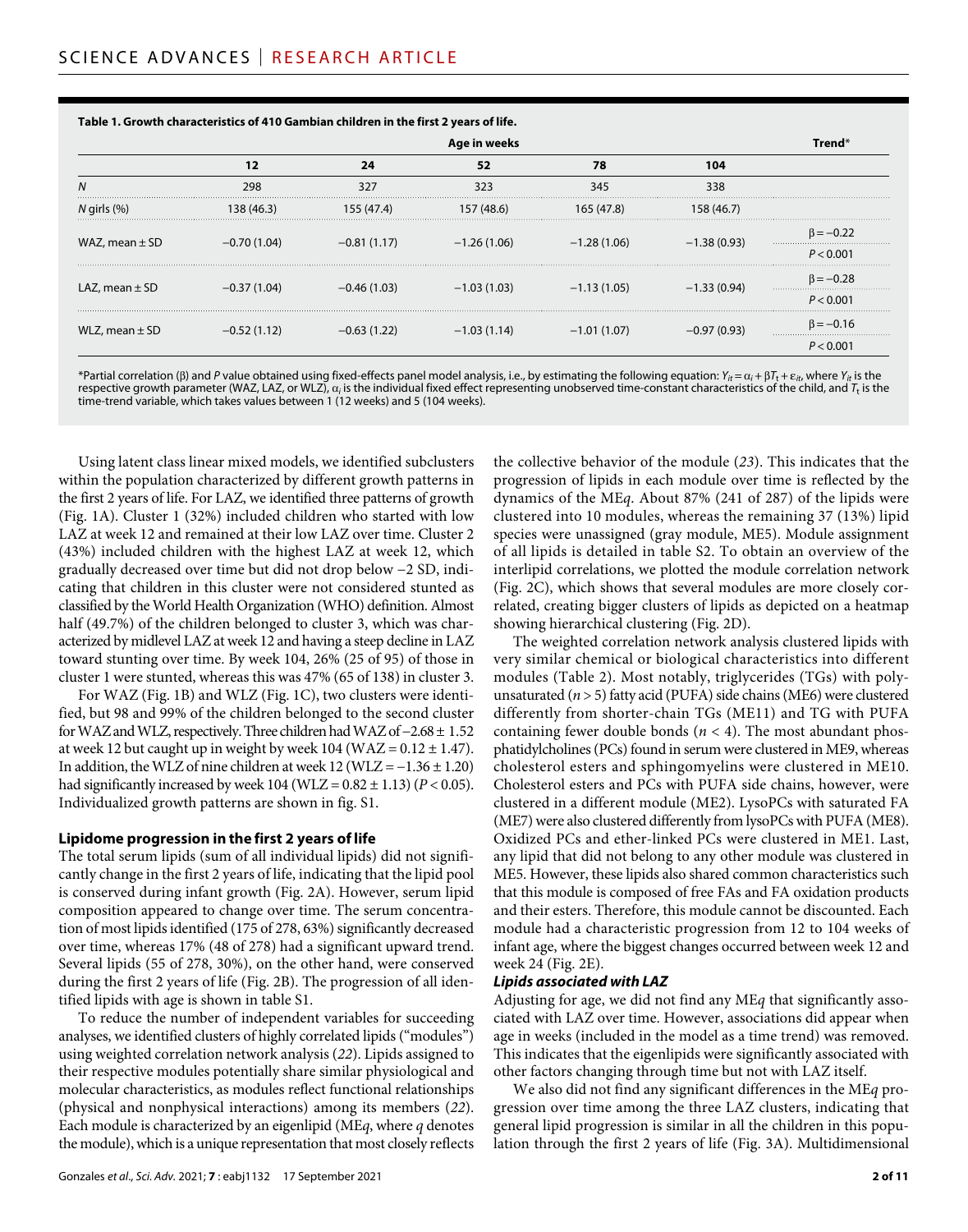# SCIENCE ADVANCES | RESEARCH ARTICLE



**Fig. 1. Growth patterns of children from 12 to 104 weeks of life.** Clusters of similar growth curves were generated using latent class mixed modeling. (**A**) Three latent groups representing different LAZ progression in the population—25% belonged to cluster 1, 32% to cluster 2, and 43% to cluster 3. For WAZ (**B**) and WLZ (**C**), two latent groups were obtained, but 98 to 99% of the population belonged to cluster 2. A few children showed an increasing trend in their WAZ (three) and WLZ (nine) in the first 2 years of life.

scaling analysis shows that ME*q* induced a time-dependent clustering of the observations, but no latent class-specific clustering is evident (Fig. 3B). Analysis of individual lipid species instead of ME*q* also showed that lipid progression was not dependent on the LAZ growth trajectory (table S3).

#### *Lipids associated with WAZ and WLZ*

WAZ and WLZ were highly correlated at all time points (*r* = 0.83, *P* < 0.001). Consequently, similar modules are associated with these anthropometric measures. Adjusting for age, serum levels of oxidized and ether-linked PCs (ME1) and free FAs (ME5) tend to have an opposite trend with WAZ and WLZ progression (*P* < 0.001). Conversely, the progression of PUFA-containing lipids (ME2) tended to have the same trends as WAZ and WLZ (*P* < 0.001) over time. As highlighted, almost all children followed the same WAZ and WLZ growth trajectory, except for a very small number of children who have improved growth parameters over time. Hence, we did not compare differences in lipid progression between these WAZ and WLZ latent classes, as there would not have been enough observations in the first cluster to make a reliable comparison.

#### **PVAR model using system GMM approach**

We assessed the associations among plasma lipids and growth outcomes using dynamic panel data analysis, specifically PVAR model, which is an econometrics-based causal inference method. A first-order PVAR model (lag *t*−1) was selected as optimal lag length based on the model selection procedure of Andrews and Lu (*17*). Table S4 shows the estimates of the system GMM-PVAR model for the three growth outcomes and 11 eigenlipid modules. We visually represented the GMM-PVAR model results as a temporal network as shown in Fig. 4. In this temporal network, current (*Yt*) and lagged values (*Yt*−1) of growth outcomes and each lipid module are combined into individual nodes, which are connected with directed edges according to the regression estimates of the model (table S4, see "Coef"). The direction of the arrows indicates that current values of a node are consistently associated to the next  $(t + 1)$  value of the other node, or with itself in case of a loop. Full arrows indicate a positive

association, while dashed arrows indicate a negative association, and arrow thickness gives the strength of the association. Only significant  $(P < 0.05)$  associations are shown, which mean that the observed association is consistent for every succeeding time point. Such association shall henceforth be referred to as *G* associations here. Hansen test for overidentifying restrictions did not reject the null hypothesis, implying that all instruments used are valid. The stability of the PVAR was confirmed as the eigenvalues are strictly less than 1, and none of the roots are outside the unit circle (fig. S2), indicating that the model is stable and also that our variables are stationary (*24*, *25*).

The results indicate that the growth parameters are *G* associated with each other to varying degrees; gains in WAZ are associated with increased future WLZ and WAZ itself, whereas gains in WLZ are associated with an increase in LAZ. Length growth is also positively *G* associated with weight. Modules consisting of PUFA-rich lipids (ME2 and ME6), PCs (ME2 and ME9), TGs (ME2 and ME6), and cholesterol esters (ME2 and ME10) are positively *G* associated with WLZ. However, these same lipids have negative *G* associations with WAZ in a population with high burden of growth faltering.

Most lipid modules had positive *G* associations with LAZ, indicating that more biological processes and building blocks are potentially demanded to increase height rather than weight. In addition to the lipids dynamically associated with WLZ, LAZ is also *G* associated with serum levels of phosphatidic acid and phosphatidylethanolamine (ME4) and lysoPC containing monounsaturated FA (MUFA) and PUFA lipids (ME8). ME9 had the biggest positive *G* association with LAZ and WLZ among all the lipids. These positive *G* associations indicate that overall changes in the serum levels of these lipids will likely induce a change in LAZ and WLZ in the same direction; increasing serum levels of these lipid groups may lead to an increase in LAZ and WLZ.

Ether-linked PCs (ME1), free FAs (ME5), saturated FA (SFA)/ MUFA-lysoPCs (ME7), and small TGs (ME11) did not show significant *G* association on any of the growth parameters. However, these lipids were shown to be *G* associated with the levels of the other lipids. For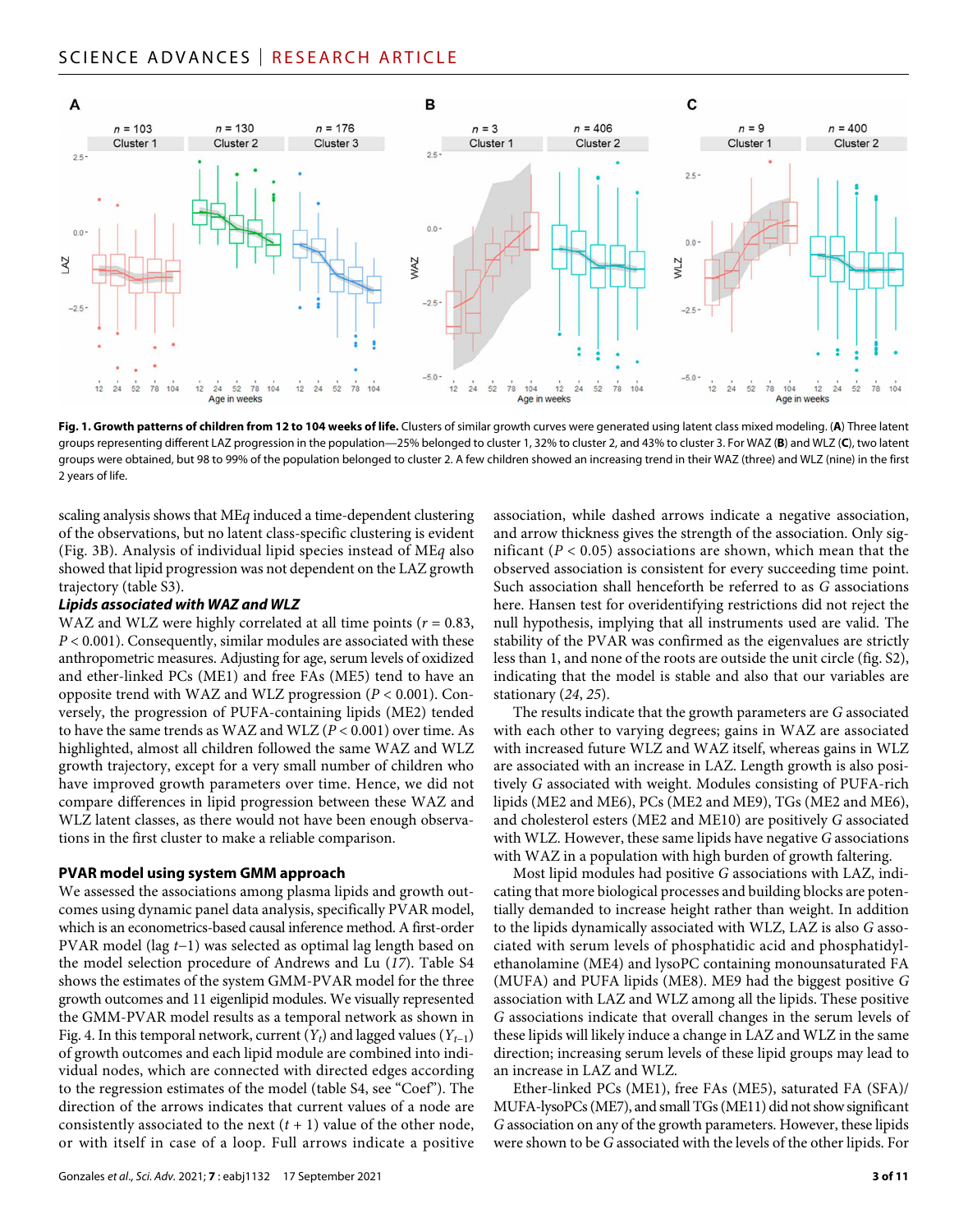# SCIENCE ADVANCES | RESEARCH ARTICLE



Fig. 2. Lipid progression in the first 2 years of life among children in The Gambia. (A) Sum of total lipids over time. Fixed-effects panel analysis revealed no significant change in total lipids over time (*P* = 0.70). (**B**) Number of lipids significantly altering through time [*P* = 0.05 adjusted for false discovery rate (FDR)]; ↑ indicates significant increase, ↓ indicates significant decrease, and ↔ indicates no significant change after Bonferroni correction. (**C**) Weighted correlation network showing 11 lipid clusters obtained using the WGCNA package in R. (**D**) Intermodular relationship showing closely related lipid clusters (modules). (**E**) Progression of eigenlipid (ME*q*, where *q* is the module number), which represents the collective behavior of the lipids in the module, over time. Significance levels: \*\*\**P* < 0.0001; \*\**P* < 0.001; \**P* < 0.01. Comparisons were made using paired *t* test comparing the time point with the preceding time point. Analysis was only made among those with values in both time points. Gray shadow around the line indicates the 95% confidence interval.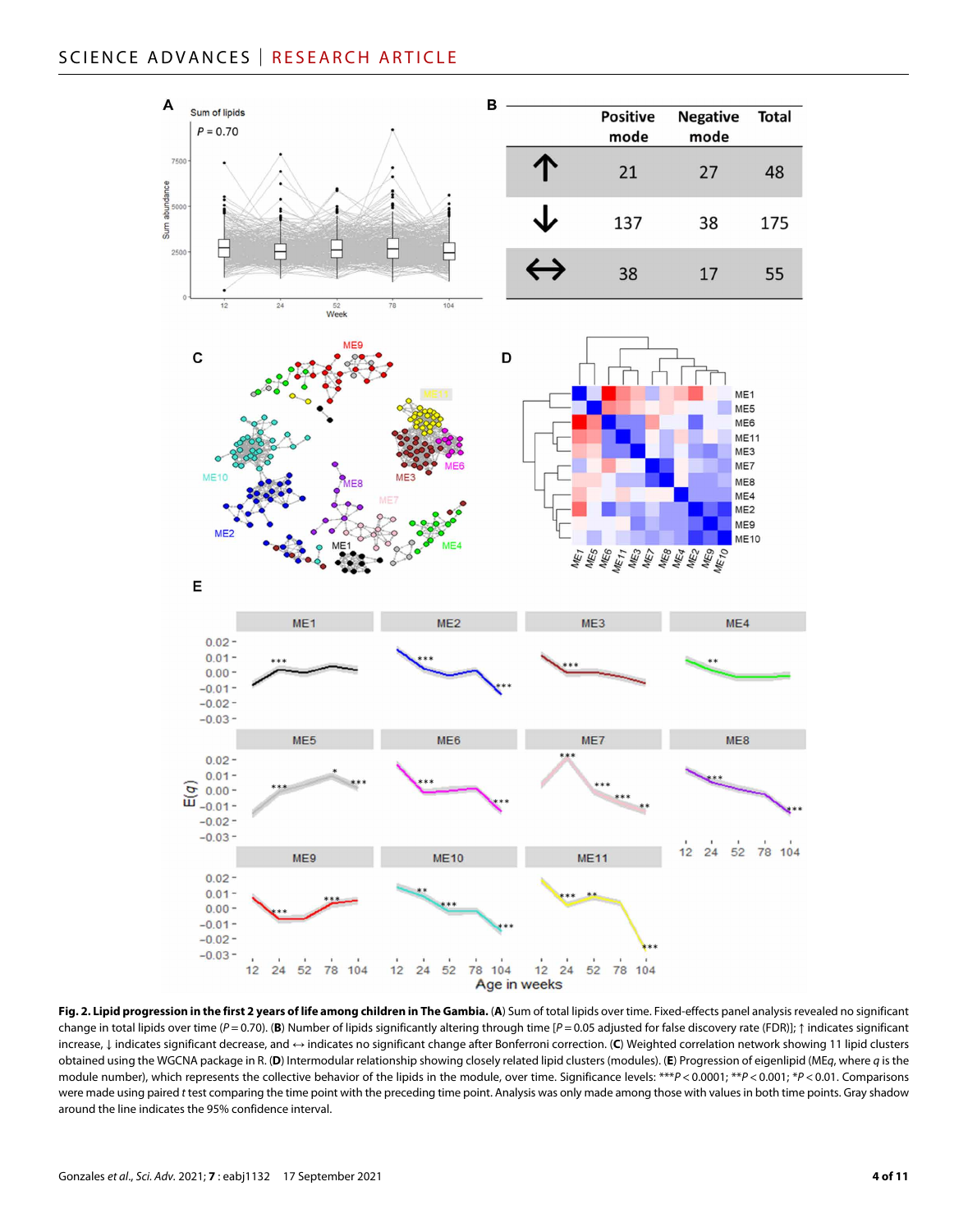**Table 2. Association between module eigenlipid (ME***q***) and growth outcomes over time in the first 2 years of life.** Upper numbers are partial coefficients estimated by using a fixed-effects panel model; lower numbers in parenthesis are FDR-adjusted *P* values. Boxes are colored blue when a significantly positive association was found and red when negative. Fixed-effects panel models were estimated by the following equation:  $Y_{it} = \alpha_i + \beta T_t + M E_{it} + \varepsilon_{it}$ , where  $Y_{it}$  is the respective growth parameter (WAZ, LAZ, or WLZ),  $a_i$  is the individual fixed effect representing unobserved time-constant characteristics of the child,  $T_t$  is a time-trend variable taking values between 1 (12 weeks) and 5 (104 weeks), and ME*it* is the respective module eigenlipid. PC, phosphatidylcholine; PS, phosphatidylserine; PE, phosphatidylethanolamine; TG, triglycerides; DG, diglycerides; FA, fatty acid; SFA, saturated FA; PUFA, polyunsaturated FA; MUFA, monounsaturated FA; PA, phosphatidic acid.

| <b>Module</b>   | Size* |            | <b>Outcomes</b> |             | <b>Main composition</b>                                                                                        |
|-----------------|-------|------------|-----------------|-------------|----------------------------------------------------------------------------------------------------------------|
|                 |       | <b>WAZ</b> | LAZ             | <b>WLZ</b>  |                                                                                                                |
| ME1             | 16    | $-2.65$    | $-0.06$         | $-3.67$     | Ether-linked PCs and<br>PSs, oxidized PCs                                                                      |
|                 |       | (<0.001)   | (0.92)          | (<0.0001)   |                                                                                                                |
| ME <sub>2</sub> | 39    | 2.55       | 0.58            | 2.66        | All PUFA-containing                                                                                            |
|                 |       | (<0.001)   | (0.54)          | (0.011)     | lipids [both $n-3$ (22:6,<br>20:5) and $n-6$ (20:4)],<br>the cholesterol esters,<br>PCs, PC-O/PC-PE-O/<br>PE-P |
| ME3             | 31    | $-1.36$    | $-1.47$<br>.    | $-1.49$     | Most common TGs and<br><b>DGs</b>                                                                              |
|                 |       | (0.14)     | (0.19)          | (0.22)      |                                                                                                                |
| ME4             | 26    | 0.13       | $-0.08$         | 0.47        | PA, PEs                                                                                                        |
|                 |       | (0.84)     | (0.92)          | (0.70)      |                                                                                                                |
| ME5             | 37    | $-2.43$    | $-0.34$         | $-3.67$     | Unassigned lipids; free<br>FAs and FA oxidation<br>products and their<br>esters                                |
|                 |       | (<0.001)   | (0.71)          | ( < 0.0001) |                                                                                                                |
| ME <sub>6</sub> | 11    | 1.26       | $-0.59$         | 1.41        | <b>TG containing PUFAs</b>                                                                                     |
|                 |       | (0.15)     | (0.54)          | (0.22)      |                                                                                                                |
| ME7             | 14    | 0.26       | 0.76            | 0.09        | LysoPC mainly SFA and<br>MUFA (sn1)                                                                            |
|                 |       | (0.74)     | (0.50)          | (0.91)      |                                                                                                                |
| ME8             | 11    | $-0.89$    | $-1.38$         | $-0.82$     | LysoPC mainly MUFA<br>and PUFA (sn2)                                                                           |
|                 |       | (0.27)     | (0.20)          | (0.51)      |                                                                                                                |
| ME9             | 25    | 0.83       | $-0.64$         | 1.45        | Most abundant PCs                                                                                              |
|                 |       | (0.27)     | (0.54)          | (0.22)      |                                                                                                                |
| <b>ME10</b>     | 41    | 1.13       | 1.25            | 0.38        | Most common<br>cholesterol esters and<br>sphingomyelins                                                        |
|                 |       | (0.18)     | (0.19)          | (0.74)      |                                                                                                                |
| <b>ME11</b>     | 27    | $-0.47$    | $-1.29$         | $-1.18$     | All small TGs and<br>in-source fragments<br>and isotopes                                                       |
|                 |       | (0.63)     | (0.20)          | (0.33)      |                                                                                                                |
|                 |       |            |                 |             |                                                                                                                |

\*Number of lipids belonging to the module.

instance, levels of ME1 and ME5 predict increased ME9 levels, whereas ME11 predicts decreased ME9. Increasing ME7 is associated with a decrease in ME5 but an increase in ME11. The interplay of the lipids indicates the dynamic interactions, including synthesis and oxidation cycles, that occur between the lipid groups.

#### **DISCUSSION**

In this study, we introduced a statistical technique typically used in econometrics and social sciences to infer *G* associations among growth outcome parameters and plasma lipids in the first 2 years of life of African children living in an area with a high burden of growth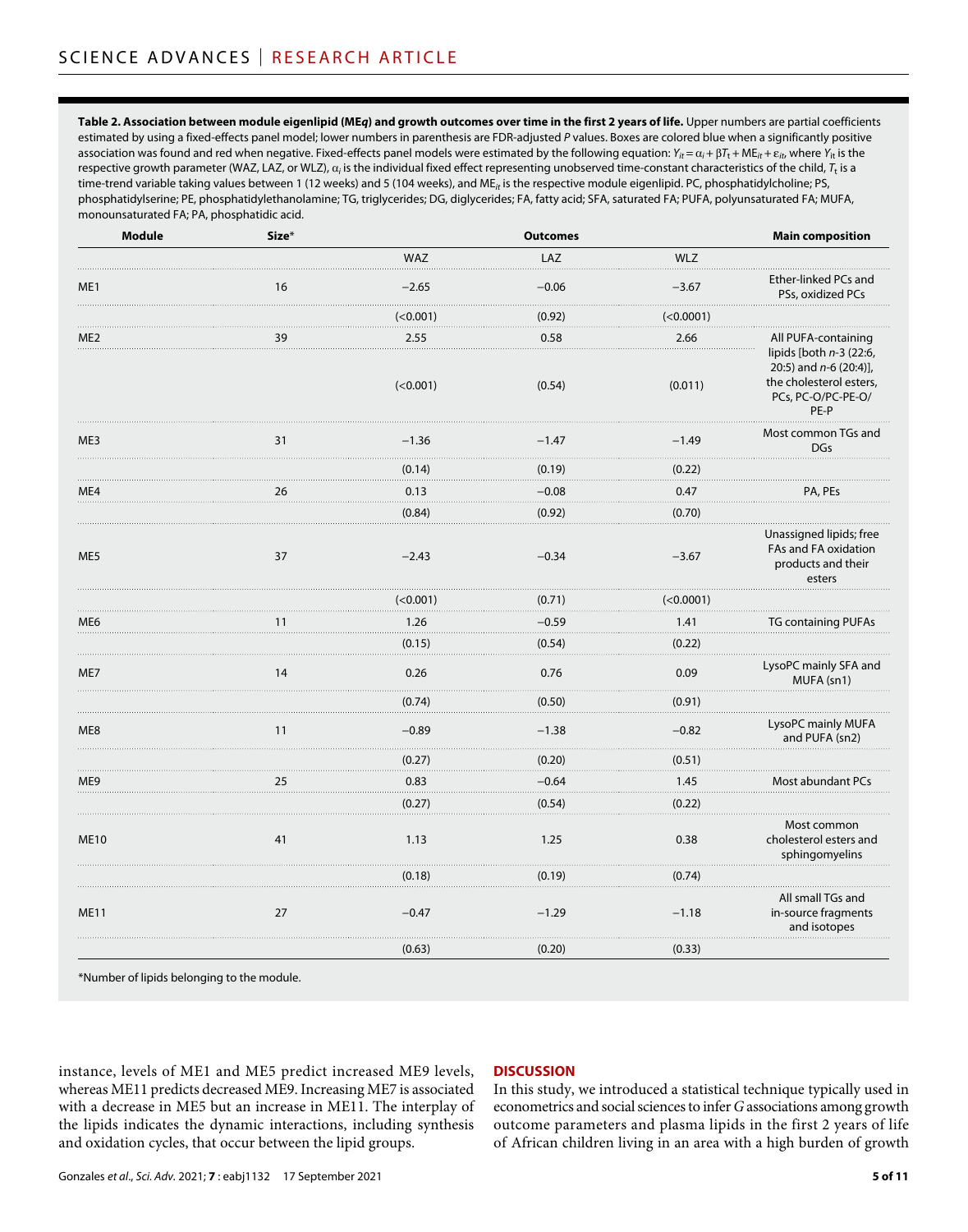## SCIENCE ADVANCES | RESEARCH ARTICLE



**Fig. 3. Eigenlipid progression of the children grouped based on latent class linear mixed modeling.** (**A**) Each facet represents a module obtained from weighted correlation network analysis. No significant differences in the time course progression of ME*q* were observed among the three clusters in all modules. (**B**) Multidimensional scaling analysis showing time-dependent clustering of observations but no distinction between latent classes

faltering. Using the PVAR method, we showed which lipids are *G* associated with growth and also how different lipids may influence each other over time.

We first characterized the children's growth patterns in clusters using latent class mixed modeling. Previous studies that have compared growth parameters in children with metabolites have typically characterized children as either growth impaired (e.g., stunted or underweight) or healthy, and determined which metabolites or lipids are able to classify them based on this binary classification (*7*, *26*) even for studies that observed children over a period of time (*14*). Using latent class modeling, we showed that the children from rural Gambia experienced a general decline in growth outcome over time, albeit at different trajectories. This observed growth faltering has been reported previously for this cohort of children (*27*, *28*) and is also observed to be common among children in low- and middleincome countries (LMICs) (*29*). However, while some children remained stunted over the first 2 years of life, some children remained above the stunting cutoff (despite reduced growth), while others started as normal and slowly faltered ending up as stunted in the longer term. This indicates that a binary classification (impaired versus healthy) for growth faltering does not adequately capture the growth trajectories in these children.

For weight measures (WLZ and WAZ), we observed a general decline, except in a very small number of children who increased in WAZ/ WLZ over time, which makes statistical comparison difficult. Future studies to investigate the progression of serum lipids among those with different WAZ/WLZ trajectories therefore require a much bigger sample size to capture enough number of children in both groups.

A number of studies have followed the metabolic status of children through the early years of life, especially in the first 2 years (table S5) (*11*–*15*). However, most of these studies focused on well-nourished populations. A notable exception to this was the study by Giallourou *et al*. (*14*) that followed the changes that occur in the metabolome of children by analyzing urine and plasma samples at 3, 6, 9, 15, and 24 months of age among children in three resource-constrained countries (Peru, Bangladesh, and Tanzania) (*14*). The authors used a phenome-for-age *z* score (PAZ) and found that PAZ of stunted children lagged compared to healthy children, indicating poor metabolic maturity. These studies mainly used linear mixed/multilevel models, analysis of variance (ANOVA), and other multidimensional data analysis techniques [principal components analysis, partial least squares regression, and ANOVA–simultaneous component analysis (ASCA)]. Although associations with growth outcomes can be deduced using these methods, they typically do not show variable interrelatedness and do not assess potential causal links between the metabolome/lipidome and growth outcomes.

Similar to Nikkilä *et al*. (*15*), who studied serum lipidome progression among Finnish children from birth to 2 years of age, we began by clustering tightly correlated lipids into modules to reduce dimensionality. To do this, we used weighted gene correlation network analysis (*22*). We observed that the algorithm clustered lipid species based on their chemical features, specifically type of lipid species, length, and (un)saturation (SFA, MUFA, and PUFA). These clusters indicate that serum levels of these lipids behave very similarly across time in the population, enabling us to generalize their association with growth outcomes. We observed that major metabolic changes occurred around the first 6 months of life, which corresponded to the start of the transitional feeding in our study population—when children started taking other foods apart from breast milk. In this population of infants, rates of exclusive breast feeding (EBF) are high, with a mean duration of EBF across the whole of the study cohort of 5.2 months (*27*).

Here, we analyzed longitudinal biochemical data using panel data analysis methods from the field of econometrics. Panel data are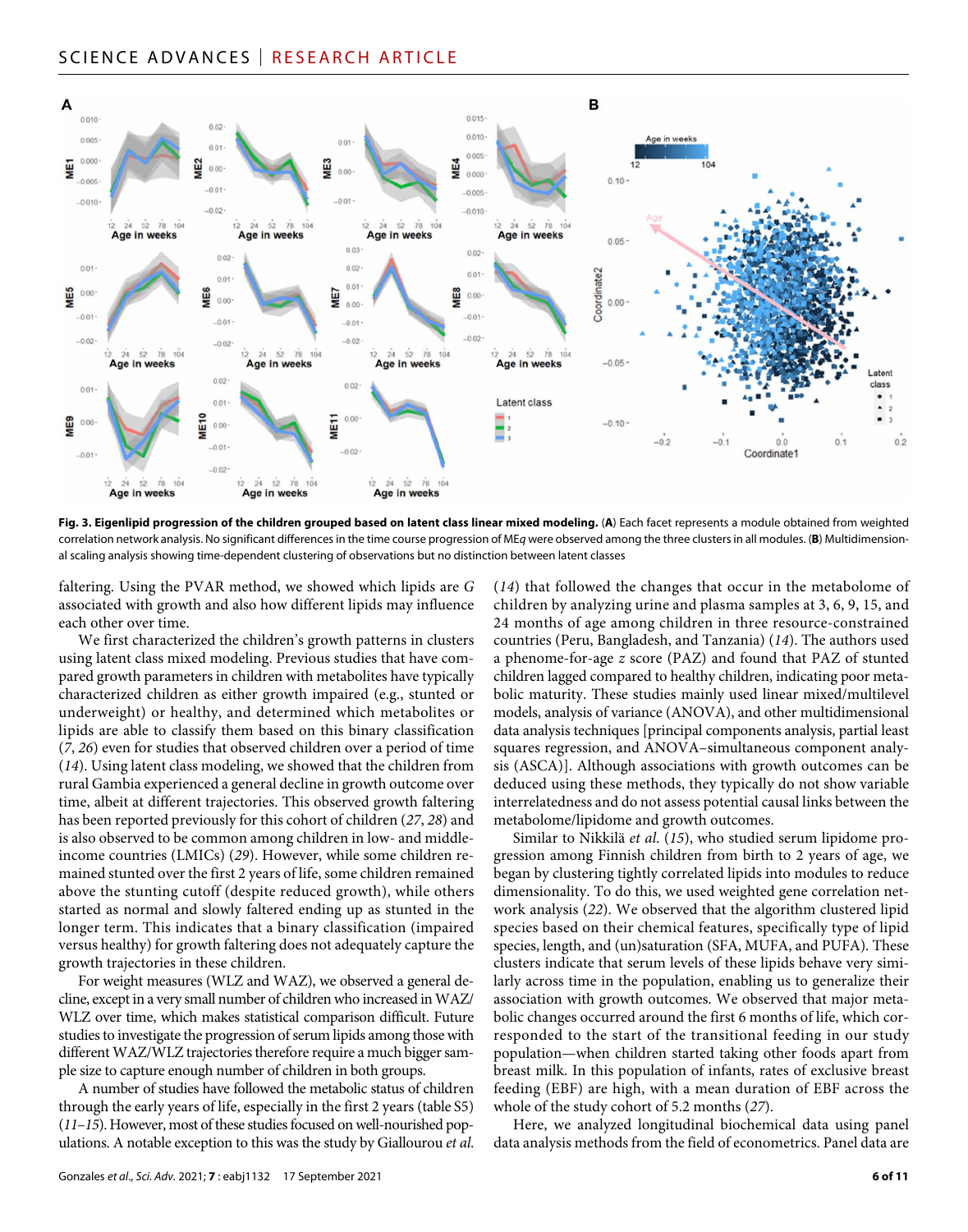

**Fig. 4. Results of system GMM-PVAR analysis.** Temporal network visualization of the system GMM-PVAR model. Arrows indicate that a node predicts another node (or itself) in the next time point. Full arrows indicate positive association, while dashed arrows indicate negative association. Loops indicate that the current value of a node predicts the future value of itself. Arrow thickness depicts the strength of the association. Node annotation for ME1 to ME11 is shown in Table 2. All roots are inside the unit circle indicating stability of the model and stationarity of the variables (fig. S2). WAZ, LAZ, WLZ, and all ME eigenlipids were included in the model as endogenous variables in the first order (lag *t*−1). Sex variation was taken into account by adjusting for sex as an exogenous variable.

a hybrid of cross-sectional and time series data, where data are collected for *N* individuals over *T* occasions, which is typically the most common design used in longitudinal systems biology studies. Systems biology can benefit from panel data analysis, as it is best suited for studies with large *N* but small *T*, which is most common especially in clinical studies where participants are not able to provide numerous biological samples over long periods of time. To the best of our knowledge, this paper is the first to demonstrate the use of panel data analysis methods in systems biology.

Despite observing three categories of LAZ trajectories, we found no significant differences in the serum lipid profiles of these children over time, which concurs with our basic panel analysis (Table 2). Contrary to LAZ, we observed that lipolysis products (free FAs and oxidized PCs) progress reciprocally to the progression of WAZ and WLZ. However, this association does not imply that free FAs and oxidized PCs cause the decline in WAZ and WLZ in the first 2 years of life. One requirement for establishing a causal relationship is to demonstrate consistent significant association between current levels of the exposure and future levels of the outcome. One main advantage of using dynamic panel analysis strategies is its ability to infer potential causal links between outcomes and variables in a longitudinal study (*30*). In econometric terms, causality is assessed in terms of Granger causality, which is a statistical concept based on prediction. Under this framework, a time series (ME*q*) is Granger causal of another time series (LAZ) if inclusion of the history of (ME*q*) improves prediction of LAZ over knowledge of the history of LAZ alone (*31*). This is achieved by incorporating lagged (*t*−1…*n*) values as independent variables in the model, which will lead to biased estimates when performed using ordinary linear regression

models due to the Nickell bias (*20*). This bias is eliminated by using GMM in dynamic panel analysis (*16*, *18*, *19*, *32*). Granger causality is not only the most adopted criterion for causal inference in economics but also used in other fields such as neuroimaging (*33*). However, as our study is an observational clinical study, causality cannot be fully concluded in epidemiological terms using econometric tools alone. For this reason, we referred to these associations as *G* associations instead of causal pathways. The main advantage of our analysis is therefore that it provides an insight into which specific lipid targets could be tested further in randomized control trials (RCTs). This strategy increases the likelihood of success of the RCT, where the actual causal link will be tested.

In this study, we used a system GMM-PVAR model, which allowed us to simultaneously assess the *G* associations between serum lipid profile and growth outcomes, and also how different lipid species are consistently associated with each other over time. The PVAR model is a modification of the conventional VAR model, which deals with panel data that typically comprise designs with  $N > T(34)$ . PVAR also addresses individual heterogeneity from each individual cross-sectional unit (in this case, each child) (*34*). Hence, using this method, we are able to establish *G* associations and also assess variable interrelatedness, which previous longitudinal studies in children fail to report.

Our results suggest a *G* association between being underweight to being wasted and subsequently stunted. In a compilation of datasets from 1.8 million children in 51 countries, it was previously reported that all children that were both stunted and wasted were also underweight (*35*), indicating a cross-sectional association among the three growth parameters. However, it has also been previously demonstrated that wasting precedes stunting and children with low WLZ were at a higher risk of linear growth retardation (stunting), especially for those below 3 years old (*36*–*38*). Wasting at younger age (from 6 to 17 months) was associated with stunting from 18 months of age. This association was, however, not observed when wasting occurred below 6 months of age (*36*, *37*). These earlier reports indicate that the association between the three growth outcomes was accurately captured by the PVAR model, indicating the validity of our approach.

It may, however, seem counterintuitive that although WAZ and WLZ are highly correlated (Table 2), directions of *G* associations with MEs are opposite from one another (Fig. 4). However, we need to consider that the results should be viewed as a system and not as individual independent nodes. Note that, despite being statistically correlated, WAZ and WLZ are not the same. Our analysis highlights that the physiology that results in the growth parameters is different.

WAZ is weight. Future weight of the child is positively influenced when current weight of the child, TGs (ME6), and height (LAZ) are high, whereas levels of other lipids, especially PUFA-rich ones (ME2; 8 and 11), PCs (ME9), and cholesterol esters and sphingomyelins (ME10), are low. The effect of TGs on weight is well known, whereas an increase in height would naturally increase weight. Furthermore, in a European study, full-term infants fed a higher level (3.2%) of  $\alpha$ -linolenic acid (ALA) during the first 4 months of life had higher plasma levels of docosahexaenoic acid (DHA) and lower mean group weight than infants on a 0.4% ALA formula (*39*). These results concur with our PVAR model, indicating a negative causal link between PUFA-rich lipids (ME2, ME8, and ME11) and WAZ.

WLZ is a measure for wasting (in these children), and hence a proxy indicator of lean mass. Our results indicate that current weight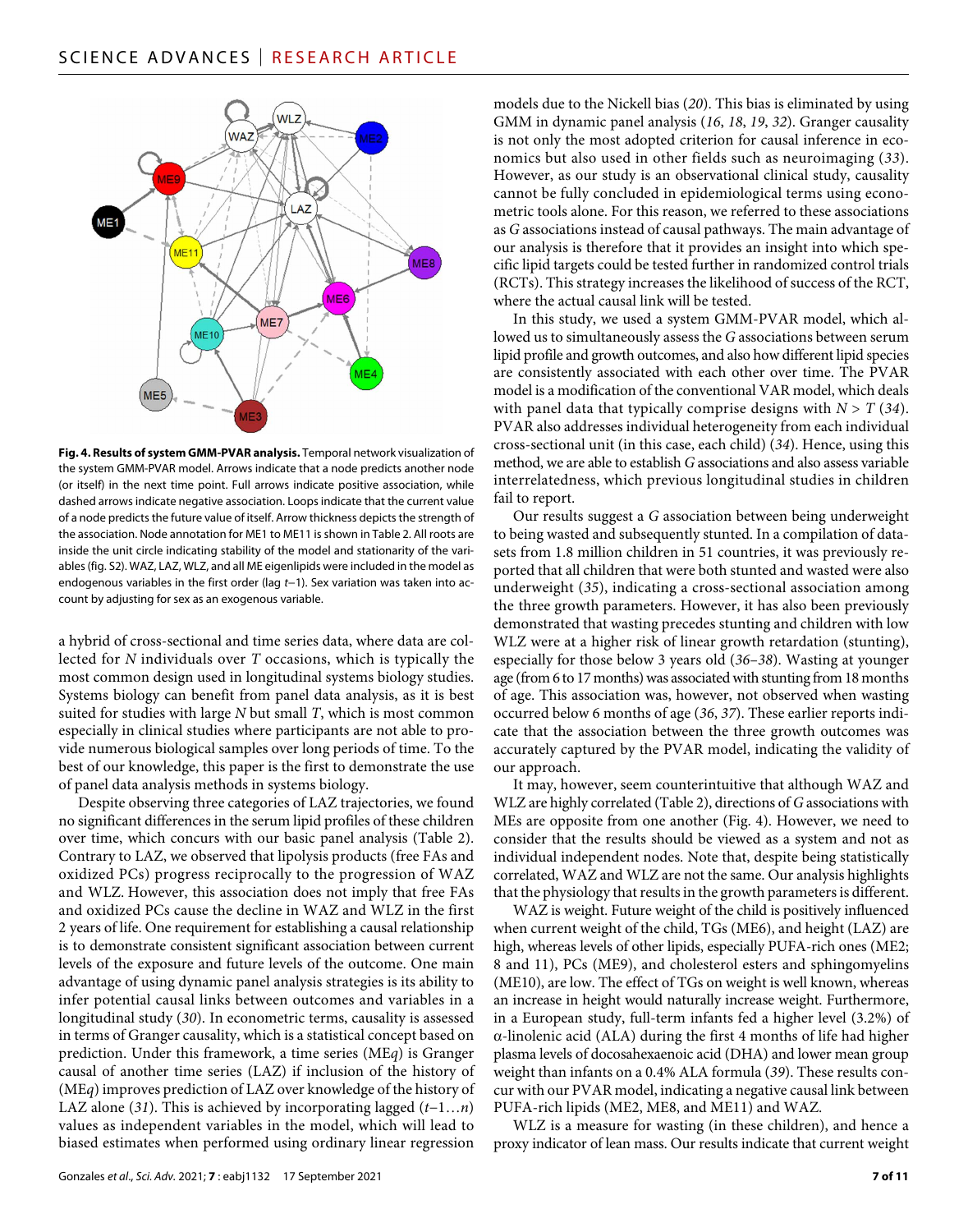is a large driver of future wasting status, but increasing weight alone by providing a child with TGs will not be enough to increase lean mass. To increase future WLZ, these PUFA-rich lipids are needed on top of increased weight. Our analysis therefore highlights the need for deeper statistical analysis such as the use of econometric tools (i.e., PVAR in Fig. 4 and table S4), as these important information would be completely missed when only relying on correlations (Table 2).

In the interpretation of the lipid data, it is important to understand that circulating lipids in the first years of life play a crucial role in the growth and development of many vital organs, most of all the brain, which requires lipid for growth and myelination. However, most information that we have in the literature is still mainly limited to European or other high-income settings. Our results demonstrated that in this population, the majority of lipids contributed to LAZ, indicating higher energy and biochemical requirements for increasing linear growth than increasing weight. WLZ alone is insufficient to influence future LAZ, and several lipid clusters are needed to improve LAZ. This shows that more factors are associated with stunting than is explained by prior wasting, as also previously hypothesized (*36*). The different classes of lipids involved indicate that it is not only the lipids that provide energy that are limiting growth. Most notably, lysoPCs composed of MUFA and PUFA (ME8) were exclusively positively causal to LAZ compared to WLZ and WAZ. Evidence on the effect of PUFA, especially DHA, prenatal supplementation on infant height has been inconsistent (*40*). In one study, prenatal DHA supplementation resulted to a significant increase in infant height at age 18 months compared to placebo (*41*), but this effect was no longer observed when the children were followed to 60 months of age (*42*). Moreover, cord blood PUFA levels were found to have a sex-specific association with infant height at 6 months of age, where *n*-3 PUFA levels were associated with higher infant length in males, while higher *n*-6 PUFA concentrations were associated with lower length in infancy. However, higher cord blood *n*-3:*n*-6 ratio was associated with higher infant length at 6 months of age. These associations were, however, no longer observed at later time points (from 2 years of age) (*43*). It is important to interpret these results in relation to nutrient availability. Brain development and growth requires large amounts of PUFAs, as the brain's lipid composition comprises 35% PUFAs, which cannot be synthesized de novo (*44*). Hence, insufficient PUFA intake may require the body to use energy for FA desaturation to enable brain development and growth, limiting the energy available for lateral growth. Supplementation with PUFAs can therefore have very different effects on growth, depending on the availability of other nutrients. Hence, the potential effect of PUFA on LAZ may not be consistent. For instance, we have previously shown that PUFA supplementation did not improve growth and cognitive function of breast-fed infants in The Gambia, despite increasing plasma PUFA levels (*45*). PUFA intake was therefore not the limiting factor.

Of all lipids contributing to LAZ, PCs (ME9) had the highest *G* association on LAZ and WLZ. A metabolomics study reported reduced urinary levels of betaine and dimethylglycine, which are endogenous choline metabolites, in stunted Brazilian children, indicating possible reduction of choline bioavailability from the diet (*26*). Choline is an essential nutrient and is a precursor for PCs. Low serum choline was also previously reported to be associated with linear growth failure among children in Malawi (*46*). Eggs, particularly the egg yolk, are one of the main sources of dietary choline (*47*). Clinical trials using egg supplementation reported improved LAZ

and height gain among children in Ecuador (*48*) and Uganda (*49*), respectively. Although eggs contain many other important nutrients, our data suggest that this efficacy could be due, at least in part, to the increase in intake of PC precursors.

Our current results demonstrate that all lipid species containing PUFAs (ME2, ME6, and ME8) and PCs (ME2 and ME9) were positively *G* associated to infant LAZ in the first 2 years of life. This underlines the importance of availability of essential lipids in early life nutrition in these populations. This highlights the need to use evidence from studies in the target populations, rather than relying on evidence of just European studies. Growth faltering among children in LMICs occur at a population level (*29*), which indicates the need to study its determinants at a community level instead of looking at individuals. As the majority of these children in our study were exclusively breastfed until 5 months of age, poor maternal breast milk lipid composition could be an underlying factor associated with growth faltering. A survey of breast milk composition from mothers in area with high burden of infant growth faltering is therefore warranted and could be a target for intervention.

Furthermore, environmental factors potentially contribute to the malabsorption of PUFAs and choline in these children. Environmental enteric dysfunction is a subclinical state of intestinal inflammation commonly observed in children in LMICs (*50*), which may affect absorption of these lipids from breast milk. Hence, efforts to improve sanitation and reduce incidence of infections in children may improve bioavailability of essential lipids, which leads to improved growth outcomes.

Although this paper greatly contributes to the very limited data available on the interaction between lipids and growth outcomes in the first 2 years of life, we acknowledge that our study would be improved if children with more variable growth trajectories were included. In this study population, most children exhibited very similar growth trajectories and were growth impaired, especially stunted. Future studies involving children with different growth outcomes within the same population is therefore warranted.

In this study, we used a high-throughput lipidomic method, which does not provide a more thorough lipid identification compared to liquid chromatography–mass spectrometry (LC-MS)–based techniques. However, the weighted correlation network analysis allowed us to cluster lipids with similar structural and biochemical properties, which compensates for the lack of specificity in individual lipid identifications.

The link between underweight and wasting to stunting indicates that measures and interventions to address childhood stunting may require prevention of underweight and wasting earlier in life. Demonstrating the role of circulating lipids in growth regulation among infants in low-resource areas offers insights into potential intervention strategies based on nutritional formulation with specific lipid compositions or those that trigger increase in circulating levels of specific lipid species, especially PUFAs and PCs.

#### **MATERIALS AND METHODS**

#### **Study population**

The analyses presented included data and samples collected as part of the Early Nutrition and Immune Development (ENID) study, a randomized trial conducted in the rural West Kiang region of The Gambia between April 2010 and February 2015. The full ENID trial protocol is described by Moore *et al*. (*21*), and the trial was registered as ISRCTN49285450. Briefly, mother-infant pairs were recruited in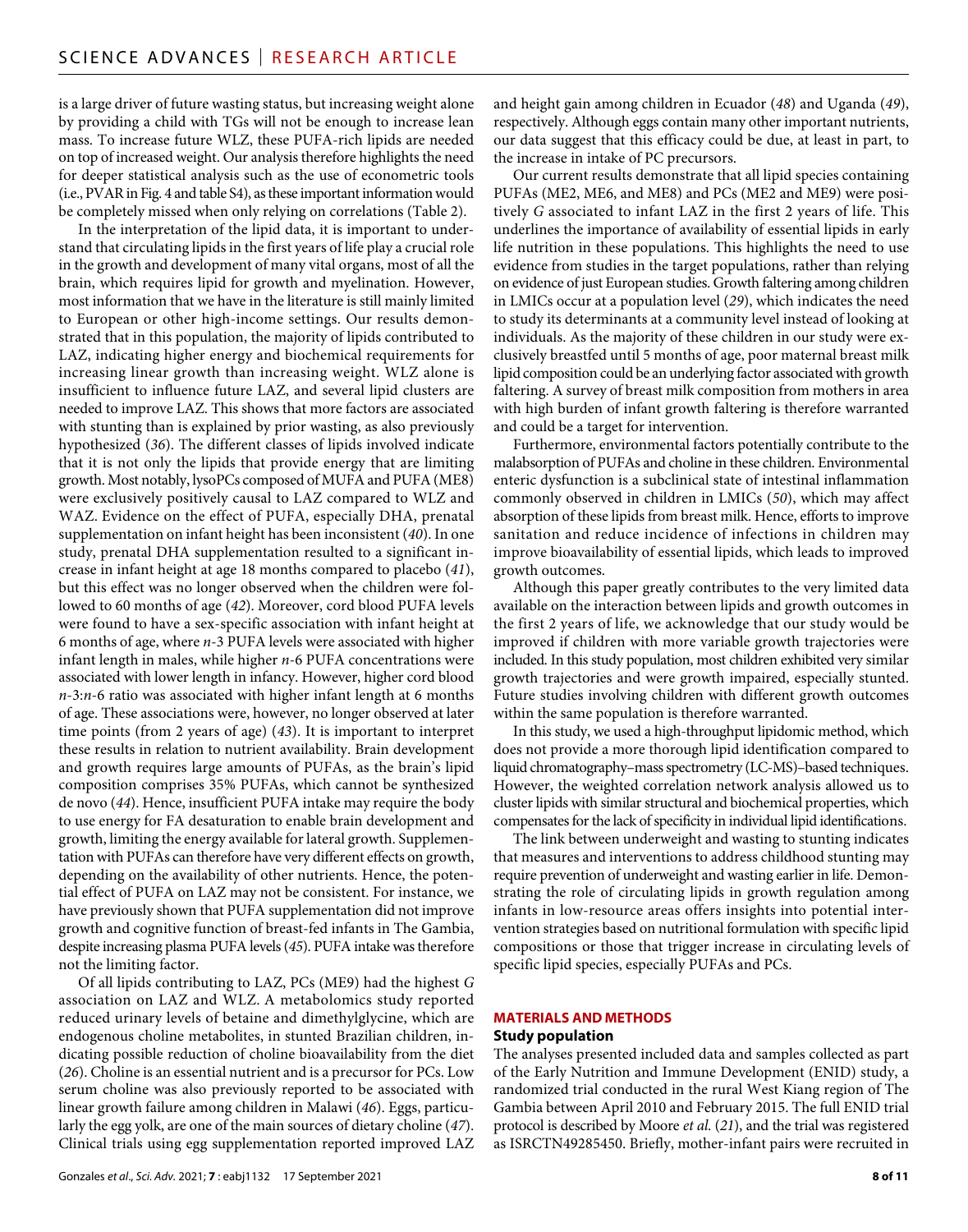pregnancy (<20 weeks of gestation) and followed until 2 years postpartum. During pregnancy, women were randomly assigned to four trial arms, comparing combinations of protein-energy and multiple micronutrients, and from 6 to 18 months of age, their infants received either a daily multiple micronutrient-enriched lipid-based nutritional supplement (LNS) or a placebo LNS. As part of the trial design, infant anthropometry and blood samples were collected at clinic visits at 12, 24, 52, 78, and 104 weeks of infant age. Full details of measurement and sample collection protocols can be found in the trial protocol (*27*). The analyses presented here were not planned in the original study design and used data and samples from the first 400 infants born into the ENID trial.

The ENID trial was approved by the joint Gambian Government/ MRC Unit The Gambia Ethics Committee (projects SCC1126v2 and L2010.77). Written informed consent was obtained from all the participants before enrolment.

#### **Untargeted lipidomic analysis**

Serum samples were stored at −80°C until assay. Lipids were extracted as described previously (51). Briefly, 100 µl of LC-MS-grade water and 150  $\mu$ l of internal standard mix were added to 15  $\mu$ l of serum in a 96-well glass-coated plate before mixing for 10 s. Subsequently, 750 µl of LC-MS-grade methyl-tertiary butyl ether and a further 200 µl of LC-MS–grade water were added to each well before shaking for 10 s. Once mixed, plates were spun at 845*g* for  $2$  min to achieve phase separation, with  $25 \mu$  of the upper organic phase transferred to a new glass-coated plate with 90 µl of MS mix (7.5 mM ammonium acetate in isopropanol: $CH<sub>3</sub>OH$  2:1), which was subsequently added to each well.

#### **Direct injection mass spectrometry (DIMS) lipidomic profiling**

Samples were infused into an Exactive Orbitrap (Thermo Fisher Scientific, Hemel Hempstead, UK) using Triversa NanoMate (Advion, Ithaca, USA). Data collection began 20 s after the infusion began, initially analyzing samples in the positive ionization mode with an ionization voltage of 1.2 kV applied. Data were acquired between 150 and 2000 mass/ charge ratio (*m*/*z*) with a scan rate of 1 Hz, giving a mass resolution of 65,000 at 400 *m*/*z*. A more detailed description of the instrument parameters can be found in the study of Harshfield *et al*. (*51*).

#### **Processing lipidomic data**

Raw data files were converted to .mzXML files using msConvert (ProteoWizard) (*52*) and were subsequently processed in R (version 3.2.2) using an in-house script to compare spectra against a list of 1649 lipid species, with a relative intensity and mass deviation value recorded for each lipid in every sample. We applied four filtering steps for quality control of the data and focus subsequent analysis on analytically robust signals. The first step was to remove lipids with a mean mass deviation between expected and recorded mass of greater than 5 parts per million (ppm). The second step was to remove signals with an average intensity in the samples less than five times greater than in the blanks. The third step was to remove signals with 0 values in greater than 10% of samples. The final step was to remove lipids with  $r < 0.9$  in our quality control (QC) dilution series.

# **Data analysis**

#### *Analysis of growth outcomes*

The changes in WAZ, LAZ, and WLZ over time were determined using a fixed-effects panel model specification

$$
Y_{it} = \alpha_i + \beta_1 \text{age}_{it} + u_{it} \tag{1}
$$

where  $\alpha_i$  ( $i = 1...n$ ) is the individual fixed effect;  $Y_{it}$  is either WAZ, LAZ, or WLZ; age<sub>it</sub> is the age of child  $i$  at age  $t$ ; and  $u_{it}$  is the error term. This was implemented using the plm package (*53*) in R (version 3.6).

We subsequently clustered the children based on their growth patterns using latent class mixed modeling implemented using the lcmm package (*54*). LAZ, WAZ, and WLZ values of the children at all time points were used as dependent variables, while sex and age were independent variables. Missing measurements were considered missing at random, and hence, children with incomplete measurements were included. Age and child ID were used as random effects to allow varying intercepts and slopes per individual time series. A five-quantile spline function was used for estimation. The number of latent classes was tested between 2 and 4, and model selection was based on the Akaike information criterion (AIC). For estimating LAZ, a three-latent class model yielded the least AIC value, whereas a twolatent class model yielded least AIC values for both WAZ and WLZ.

#### *Correlation network analysis*

To reduce data complexity, clusters of tightly correlated lipids were determined using weighted coexpression network analysis (WGCNA) (22). Scale-free topography typical of biological networks ( $r^2 \gtrsim 0.8$ ) (23) for our data was achieved using  $\beta = 18$  for a signed network. A Pearson correlation (*sij*) matrix was then generated between each lipid pairs (*i* and *j*), which was transformed into an adjacency matrix through the power transformation

$$
aij = \left(\frac{1+s_{ij}}{2}\right)^{\beta} \tag{2}
$$

This power transformation punishes weak and negative correlations while amplifying strong positive correlations. As this study aimed to determine the dynamic changes in lipids over time, a signed network was used to determine lipids that move in the same direction over time. Using hierarchical clustering embedded with the WGCNA package, tightly correlated lipids are clustered into modules using the blockwiseModules function, setting the minimum number of lipids forming a module to 10. The network was visualized using igraph (*55*). *Association between modules and growth outcomes*

Each member of the module is characterized by an eigenlipid (ME*q*, where *q* denotes the module number) through a singular value decomposition. ME*q* represents the collective behavior of the particular module (*23*). The progression of individual lipids or module ME*q* in the first 2 years of life was assessed using the fixed-effects panel model as in Eq. 1 but with ME*q* as additional independent variable

$$
Y_{it} = \alpha_i + \beta_1 age_{it} + \beta_2 MEq_{it} + u_{it}
$$
 (3)

where ME*qit* indicates the ME*q* of child *i* at time *t*. Significant associations of growth outcomes and lipids through time were detected using *P* < 0.05 after adjusting for false discovery rate (FDR) (*56*).

#### *Panel vector autoregression model*

A PVAR model uses lags of the endogenous variables and analyzes interdependencies among variables of interest (LAZ, WAZ, WLZ, and 11 lipid modules obtained from the weighted correlation network analysis). We thus estimated a 14-variate PVAR model of order *p* with panel-specific fixed effects represented by the following equation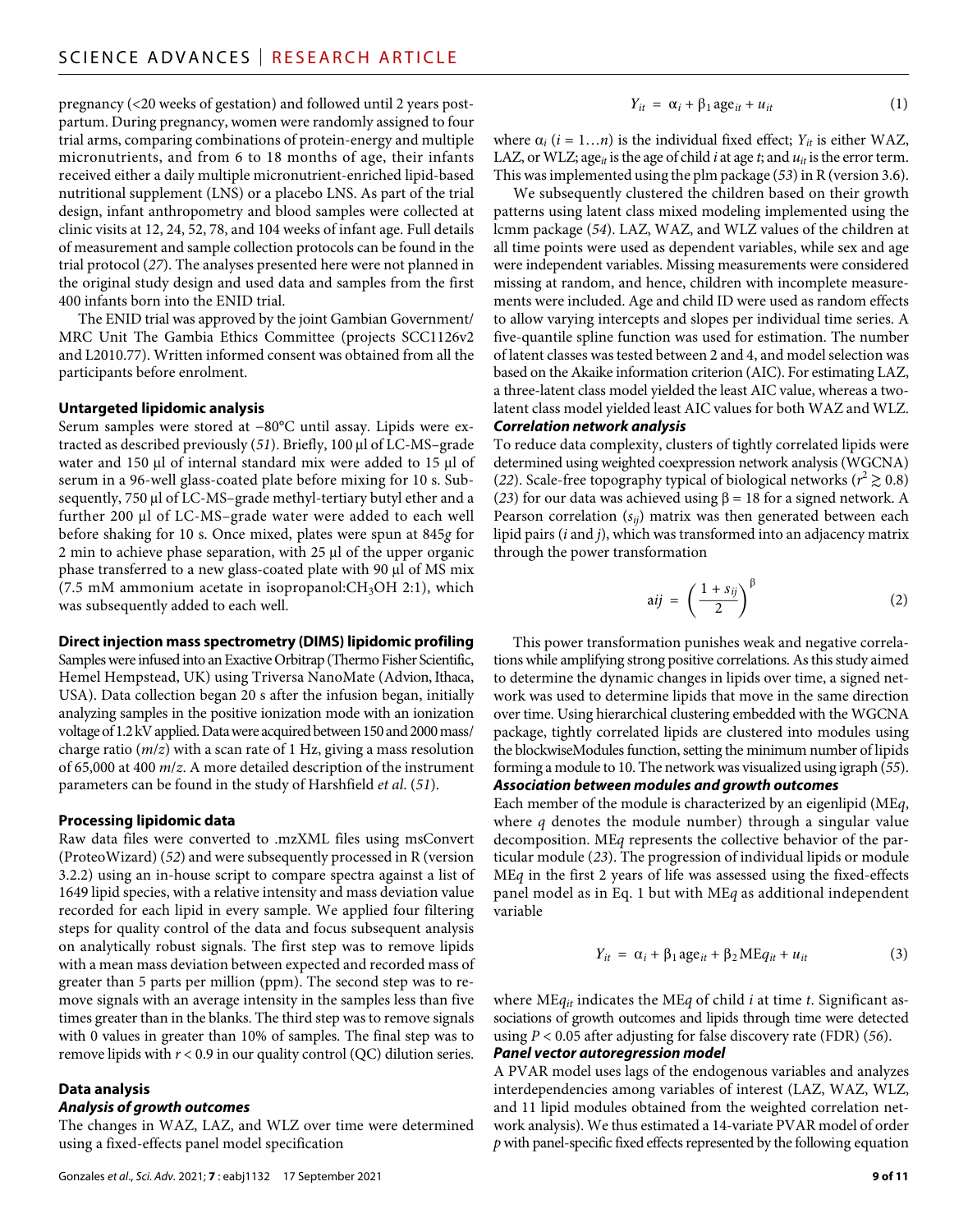$$
Y_{it} = \sum_{l=1}^{P} A_{l} y_{i,t-l} + v_{it} + e_{it}
$$
 (4)

where  $Y_{it}$  is a (1  $\times$  14) vector of endogenous variables for the *i*th cross-sectional unit (child) at time *t*,  $y_{i,t-l}$  is a 14  $\times$  1 vector of lagged endogenous variables (*l* being the number of lags), and *vit* and *eit* are  $(1 \times 14)$  vectors of dependent variable–specific fixed effects and idiosyncratic errors, respectively.  $A_l$  represents the  $14 \times 14$  matrix of endogenous parameters to be estimated. Sex was additionally included as an exogenous variable, but we did not adjust for randomization arm in the original clinical trial. This is because the trial included lipid-based nutrient supplements, which directly influenced the lipids in plasma. Hence, adjusting for randomization arm in the trial to test the association between lipids and growth is not appropriate because the trial is part of the pathway from exposure to outcome and controlling for it will block some of the effect (*57*).

Following the procedure of Sigmund and Ferstl (*25*), we used unbalanced panel data and estimated PVAR models by fitting a multivariate panel regression of each dependent variable on lags of itself using GMM. GMM specification requires stationarity, which means that all unit roots of the PVAR model should fall inside the unit circle.

The PVAR model was specified by first specifying the maximum lag order of the model using the method described by Andrews and Lu (*17*). Because of maximum *t* = 5, we only tested for either first-order (*t*−1) and second-order (*t*−2) panels. Lag selection was based on the AIC and Bayesian information criteria. Then, a first difference and system GMM approaches with either first difference or forward orthogonal deviation (fod) transformation were assessed. The stability of the model was then tested. The system GMM model with fod transformation yielded a stable model and was hence used in the final analysis. The PVAR model was generated using the package panelvar in R (*25*).

#### **SUPPLEMENTARY MATERIALS**

Supplementary material for this article is available at [https://science.org/doi/10.1126/](https://science.org/doi/10.1126/sciadv.abj1132) [sciadv.abj1132](https://science.org/doi/10.1126/sciadv.abj1132)

[View/request a protocol for this paper from](https://en.bio-protocol.org/cjrap.aspx?eid=10.1126/sciadv.abj1132) *Bio-protocol*.

#### **REFERENCES AND NOTES**

- 1. S. A. Norris, A. Daar, D. Balasubramanian, P. Byass, E. Kimani-Murage, A. Macnab, C. Pauw, A. Singhal, C. Yajnik, J. Akazili, N. Levitt, J. Maatoug, N. Mkhwanazi, S. E. Moore, M. Nyirenda, J. R. C. Pulliam, T. Rochat, R. Said-Mohamed, S. Seedat, E. Sobngwi, M. Tomlinson, E. Toska, C. van Schalkwyk, Understanding and acting on the developmental origins of health and disease in Africa would improve health across generations. *Glob. Health Action* **10**, 1334985 (2017).
- 2. R. E. Black, C. G. Victora, S. P. Walker, Z. A. Bhutta, P. Christian, M. de Onis, M. Ezzati, S. Grantham-McGregor, J. Katz, R. Martorell, R. Uauy, Maternal and child undernutrition and overweight in low-income and middle-income countries. *Lancet* **382**, 427–451 (2013).
- 3. World Health Organization, *WHO Child Growth Standards: Length/Height-For-Age, Weight-For-Age, Weight-For-Length, Weight-For-Height and Body Mass Index-for-Age: Methods and Development* (World Health Organization, 2006).
- 4. A. Ngwira, E. C. S. Munthali, K. D. Vwalika, Analysis on the association among stunting, wasting and underweight in Malawi: An application of a log-linear model for the threeway table. *J. Public Health Afr.* **8**, 620 (2017).
- 5. UNICEF/WHO/World Bank, *Levels and Trends in Child Malnutrition* (UNICEF/WHO/World Bank, 2020); [www.unicef.org/media/69816/file/Joint-malnutrition-estimates-2020.pdf](http://www.unicef.org/media/69816/file/Joint-malnutrition-estimates-2020.pdf).
- 6. D. Headey, R. Heidkamp, S. Osendarp, M. Ruel, N. Scott, R. Black, M. Shekar, H. Bouis, A. Flory, L. Haddad, N. Walker; Standing Together for Nutrition consortium, Impacts of COVID-19 on childhood malnutrition and nutrition-related mortality. *Lancet* **396**, 519–521 (2020).
- 7. R. D. Semba, M. Shardell, F. A. Sakr Ashour, R. Moaddel, I. Trehan, K. M. Maleta, M. I. Ordiz, K. Kraemer, M. A. Khadeer, L. Ferrucci, M. J. Manary, Child stunting is associated with low circulating essential amino acids. *EBioMedicine* **6**, 246–252 (2016).
- 8. V. Di Giovanni, C. Bourdon, D. X. Wang, S. Seshadri, E. Senga, C. J. Versloot, W. Voskuijl, R. D. Semba, I. Trehan, R. Moaddel, M. I. Ordiz, L. Zhang, J. Parkinson, M. J. Manary, R. H. Bandsma, Metabolomic changes in serum of children with different clinical diagnoses of malnutrition. *J. Nutr.* **146**, 2436–2444 (2016).
- 9. S. Bartz, A. Mody, C. Hornik, J. Bain, M. Muehlbauer, T. Kiyimba, E. Kiboneka, R. Stevens, J. Bartlett, J. V. St Peter, C. B. Newgard, M. Freemark, Severe acute malnutrition in childhood: Hormonal and metabolic status at presentation, response to treatment, and predictors of mortality. *J. Clin. Endocrinol. Metab.* **99**, 2128–2137 (2014).
- 10. A. McMillan, A. E. Orimadegun, M. W. Sumarah, J. Renaud, M. M. da Encarnacao, G. B. Gloor, O. O. Akinyinka, G. Reid, S. J. Allen, Metabolic derangements identified through untargeted metabolomics in a cross-sectional study of Nigerian children with severe acute malnutrition. *Metabolomics* **13**, 13 (2017).
- 11. C.-Y. Chiu, K. W. Yeh, G. Lin, M. H. Chiang, S. C. Yang, W. J. Chao, T. C. Yao, M. H. Tsai, M. C. Hua, S. L. Liao, S. H. Lai, M. L. Cheng, J. L. Huang, Metabolomics reveals dynamic metabolic changes associated with age in early childhood. *PLOS ONE* **11**, e0149823  $(2016)$
- 12. C.-Y. Chiu, G. Lin, M. L. Cheng, M. H. Chiang, M. H. Tsai, K. W. Su, M. C. Hua, S. L. Liao, S. H. Lai, T. C. Yao, K. W. Yeh, J. L. Huang, Longitudinal urinary metabolomic profiling reveals metabolites for asthma development in early childhood. *Pediatr. Allergy Immunol.* **29**, 496–503 (2018).
- 13. E. Neyraud, C. Schwartz, H. Brignot, I. Jouanin, M. Tremblay-Franco, C. Canlet, C. Tournier, Longitudinal analysis of the salivary metabolome of breast-fed and formula-fed infants over the first year of life. *Metabolomics* **16**, 37 (2020).
- 14. N. Giallourou, F. Fardus-Reid, G. Panic, K. Veselkov, B. J. J. McCormick, M. P. Olortegui, T. Ahmed, E. Mduma, P. P. Yori, M. Mahfuz, E. Svensen, M. M. M. Ahmed, J. M. Colston, M. N. Kosek, J. R. Swann, Metabolic maturation in the first 2 years of life in resourceconstrained settings and its association with postnatal growth. *Sci. Adv.* **6**, eaay5969 (2020).
- 15. J. Nikkilä, M. Sysi-Aho, A. Ermolov, T. Seppänen-Laakso, O. Simell, S. Kaski, M. Orešič, Gender-dependent progression ofsystemic metabolic states in early childhood. *Mol. Syst. Biol.* **4**, 197 (2008).
- 16. T. W. Anderson, C. Hsiao, Formulation and estimation of dynamic models using panel data. *J. Econom.* **18**, 47–82 (1982).
- 17. D. W. K. Andrews, B. Lu, Consistent model and moment selection procedures for GMM estimation with application to dynamic panel data models. *J. Econom.* **101**, 123–164 (2001).
- 18. M. Arellano, S. Bond, Some tests ofspecification for panel data: Monte Carlo evidence and an application to employment equations. *Rev. Econ. Stud.* **58**, 277–297 (1991).
- 19. M. Arellano, O. Bover, Another look at the instrumental variable estimation of errorcomponents models. *J. Econom.* **68**, 29–51 (1995).
- 20. S. Nickell, Biases in dynamic models with fixed effects. *Econometrica* **49**, 1417–1426 (1981).
- 21. S. E. Moore, A. J. C. Fulford, M. K. Darboe, M. L. Jobarteh, L. M. Jarjou, A. M. Prentice, A randomized trial to investigate the effects of pre-natal and infant nutritional supplementation on infant immune development in rural Gambia: The ENID trial: Early Nutrition and Immune Development. *BMC Pregnancy Childbirth* **12**, 107 (2012).
- 22. P. Langfelder, S. Horvath, WGCNA: An R package for weighted correlation network analysis. *BMC Bioinformatics* **9**, 559 (2008).
- 23. V. Emilsson, M. Ilkov, J. R. Lamb, N. Finkel, E. F. Gudmundsson, R. Pitts, H. Hoover, V. Gudmundsdottir, S. R. Horman, T. Aspelund, L. Shu, V. Trifonov, S. Sigurdsson, A. Manolescu, J. Zhu, Ö. Olafsson, J. Jakobsdottir, S. A. Lesley, J. To, J. Zhang, T. B. Harris, L. J. Launer, B. Zhang, G. Eiriksdottir, X. Yang, A. P. Orth, L. L. Jennings, V. Gudnason, Co-regulatory networks of human serum proteins link genetics to disease. *Science* **361**, 769–773 (2018).
- 24. G. Caruso, E. Colantonio, S. A. Gattone, Relationships between renewable energy consumption, social factors, and health: A panel vector auto regression analysis of a cluster of 12 EU countries. *Sustainability* **12**, 2915 (2020).
- 25. M. Sigmund, R. Ferstl, Panel vector autoregression in R with the package panelvar. *Q. Rev. Econ. Finance* **80**, 693–720 (2019).
- 26. J. Mayneris-Perxachs, A. A. M. Lima, R. L. Guerrant, Á. M. Leite, A. F. Moura, N. L. Lima, A. M. Soares, A. Havt, S. R. Moore, R. Pinkerton, J. R. Swann, Urinary *N*-methylnicotinamide and  $\beta$ -aminoisobutyric acid predict catch-up growth in undernourished Brazilian children. *Sci. Rep.* **6**, 19780 (2016).
- 27. K. G. Eriksen, W. Johnson, B. Sonko, A. M. Prentice, M. K. Darboe, S. E. Moore, Following the World Health Organization's recommendation of exclusive breastfeeding to 6 months of age does not impact the growth of rural gambian infants. *J. Nutr.* **147**, 248–255 (2017).
- 28. A. M. Prentice, S. E. Moore, A. J. Fulford, Growth faltering in low-income countries. *World Rev. Nutr. Diet.* **106**, 90–99 (2013).
- 29. D. E. Roth, A. Krishna, M. Leung, J. Shi, D. G. Bassani, A. J. D. Barros, Early childhood linear growth faltering in low-income and middle-income countries as a whole-population